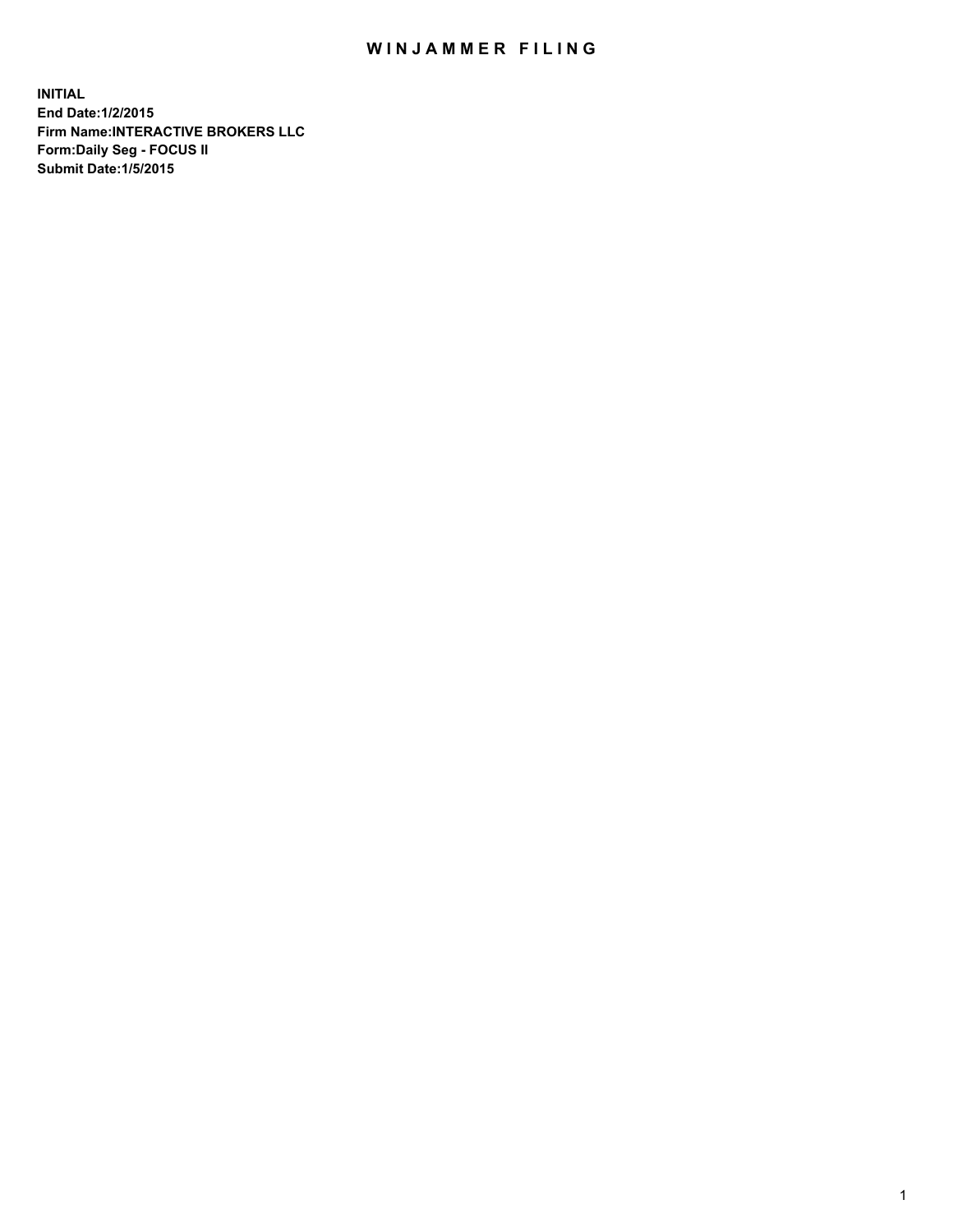## **INITIAL End Date:1/2/2015 Firm Name:INTERACTIVE BROKERS LLC Form:Daily Seg - FOCUS II Submit Date:1/5/2015 Daily Segregation - Cover Page**

| Name of Company                                                                   | <b>INTERACTIVE BROKERS LLC</b>                |
|-----------------------------------------------------------------------------------|-----------------------------------------------|
| <b>Contact Name</b><br><b>Contact Phone Number</b>                                | <b>Michael Ellman</b>                         |
| <b>Contact Email Address</b>                                                      | 203-422-8926<br>mellman@interactivebrokers.co |
|                                                                                   |                                               |
|                                                                                   | $\underline{\mathbf{m}}$                      |
| FCM's Customer Segregated Funds Residual Interest Target (choose one):            |                                               |
| a. Minimum dollar amount: ; or                                                    | $\overline{\mathbf{0}}$                       |
| b. Minimum percentage of customer segregated funds required:% ; or                | 0                                             |
| c. Dollar amount range between: and; or                                           | 155,000,000 245,000,000                       |
| d. Percentage range of customer segregated funds required between:% and%.         | 00                                            |
| FCM's Customer Secured Amount Funds Residual Interest Target (choose one):        |                                               |
| a. Minimum dollar amount: ; or                                                    | $\overline{\mathbf{0}}$                       |
| b. Minimum percentage of customer secured funds required:% ; or                   | 0                                             |
| c. Dollar amount range between: and; or                                           | 80,000,000 120,000,000                        |
| d. Percentage range of customer secured funds required between:% and%.            | 00                                            |
|                                                                                   |                                               |
| FCM's Cleared Swaps Customer Collateral Residual Interest Target (choose one):    |                                               |
| a. Minimum dollar amount: ; or                                                    | $\overline{\mathbf{0}}$                       |
| b. Minimum percentage of cleared swaps customer collateral required:% ; or        | $\overline{\mathbf{0}}$                       |
| c. Dollar amount range between: and; or                                           | 0 <sub>0</sub>                                |
| d. Percentage range of cleared swaps customer collateral required between:% and%. | 0 <sub>0</sub>                                |
|                                                                                   |                                               |
| Current ANC:on                                                                    | 2,534,555,070 02-JAN-2015                     |
| <b>Broker Dealer Minimum</b>                                                      | 270,333,851                                   |
| Debit/Deficit - CustomersCurrent AmountGross Amount                               |                                               |
| Domestic Debit/Deficit                                                            | 5,898,983                                     |
| Foreign Debit/Deficit                                                             | 4,189,329 0                                   |
| Debit/Deficit - Non CustomersCurrent AmountGross Amount                           |                                               |
| Domestic Debit/Deficit                                                            | 0 <sub>0</sub>                                |
| Foreign Debit/Deficit                                                             | 0 <sub>0</sub>                                |
| Proprietary Profit/Loss                                                           |                                               |
| Domestic Profit/Loss                                                              | $\overline{\mathbf{0}}$                       |
| Foreign Profit/Loss                                                               | $\underline{\mathbf{0}}$                      |
| Proprietary Open Trade Equity                                                     |                                               |
| Domestic OTE                                                                      | <u>0</u>                                      |
| Foreign OTE                                                                       | <u>0</u>                                      |
| <b>SPAN</b>                                                                       |                                               |
| <b>Customer SPAN Calculation</b>                                                  | 1,078,178,249                                 |
| Non-Customer SPAN Calcualation                                                    | 30,845,798                                    |
| Proprietary Capital Charges                                                       | <u>0</u>                                      |
| Minimum Dollar Amount Requirement                                                 | 20,000,000 [7465]                             |
| Other NFA Dollar Amount Requirement                                               | 21,585,410 [7475]                             |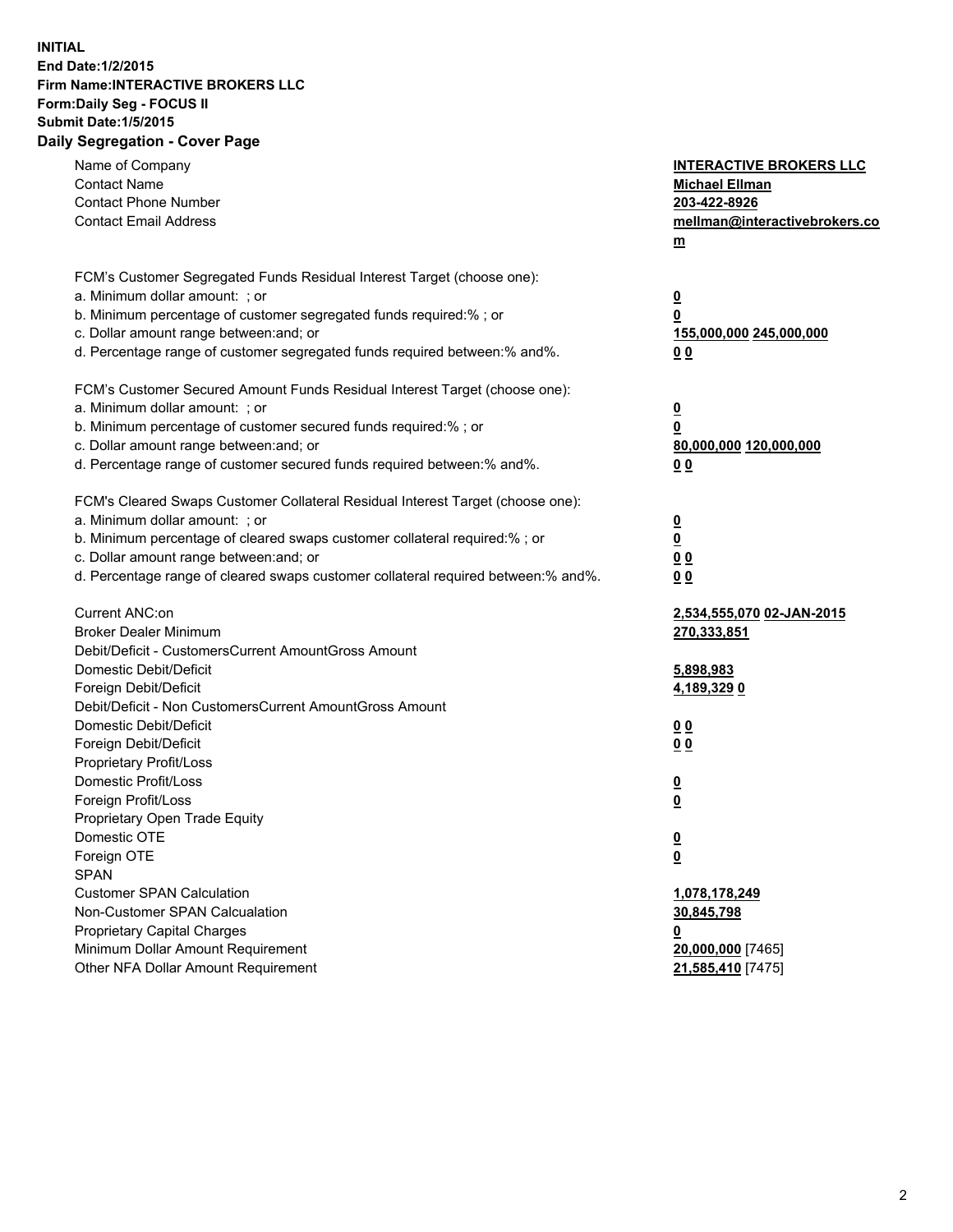## **INITIAL End Date:1/2/2015 Firm Name:INTERACTIVE BROKERS LLC Form:Daily Seg - FOCUS II Submit Date:1/5/2015 Daily Segregation - Secured Amounts**

|     | Foreign Futures and Foreign Options Secured Amounts                                                        |                                   |
|-----|------------------------------------------------------------------------------------------------------------|-----------------------------------|
|     | Amount required to be set aside pursuant to law, rule or regulation of a foreign                           | $0$ [7305]                        |
|     | government or a rule of a self-regulatory organization authorized thereunder                               |                                   |
| 1.  | Net ledger balance - Foreign Futures and Foreign Option Trading - All Customers                            |                                   |
|     | A. Cash                                                                                                    | 362,504,058 [7315]                |
|     | B. Securities (at market)                                                                                  | $0$ [7317]                        |
| 2.  | Net unrealized profit (loss) in open futures contracts traded on a foreign board of trade                  | 37,362,750 [7325]                 |
| 3.  | Exchange traded options                                                                                    |                                   |
|     | a. Market value of open option contracts purchased on a foreign board of trade                             | 167,378 [7335]                    |
|     | b. Market value of open contracts granted (sold) on a foreign board of trade                               | <mark>-27,079</mark> [7337]       |
| 4.  | Net equity (deficit) (add lines 1.2. and 3.)                                                               | 400,007,107 [7345]                |
| 5.  | Account liquidating to a deficit and account with a debit balances - gross amount                          | 4,189,329 [7351]                  |
|     | Less: amount offset by customer owned securities                                                           | 0 [7352] 4,189,329 [7354]         |
| 6.  | Amount required to be set aside as the secured amount - Net Liquidating Equity                             | 404,196,436 [7355]                |
|     | Method (add lines 4 and 5)                                                                                 |                                   |
| 7.  | Greater of amount required to be set aside pursuant to foreign jurisdiction (above) or line                | 404,196,436 [7360]                |
|     | 6.                                                                                                         |                                   |
|     | FUNDS DEPOSITED IN SEPARATE REGULATION 30.7 ACCOUNTS                                                       |                                   |
| 1.  | Cash in banks                                                                                              |                                   |
|     | A. Banks located in the United States                                                                      | 345,809,255 [7500]                |
|     | B. Other banks qualified under Regulation 30.7                                                             | 0 [7520] 345,809,255 [7530]       |
| 2.  | Securities                                                                                                 |                                   |
|     | A. In safekeeping with banks located in the United States                                                  | $0$ [7540]                        |
|     | B. In safekeeping with other banks qualified under Regulation 30.7                                         | 0 [7560] 0 [7570]                 |
| 3.  | Equities with registered futures commission merchants                                                      |                                   |
|     | A. Cash                                                                                                    | $0$ [7580]                        |
|     | <b>B.</b> Securities                                                                                       | $0$ [7590]                        |
|     | C. Unrealized gain (loss) on open futures contracts                                                        | $0$ [7600]                        |
|     | D. Value of long option contracts                                                                          | $0$ [7610]                        |
|     | E. Value of short option contracts                                                                         | 0 [7615] 0 [7620]                 |
| 4.  | Amounts held by clearing organizations of foreign boards of trade                                          |                                   |
|     | A. Cash                                                                                                    | $Q$ [7640]                        |
|     | <b>B.</b> Securities                                                                                       | $0$ [7650]                        |
|     | C. Amount due to (from) clearing organization - daily variation                                            | $0$ [7660]                        |
|     | D. Value of long option contracts                                                                          | $0$ [7670]                        |
|     | E. Value of short option contracts                                                                         | 0 [7675] 0 [7680]                 |
| 5.  | Amounts held by members of foreign boards of trade                                                         |                                   |
|     | A. Cash                                                                                                    | 144,349,412 [7700]                |
|     | <b>B.</b> Securities                                                                                       | $0$ [7710]                        |
|     | C. Unrealized gain (loss) on open futures contracts                                                        | 28,257,247 [7720]                 |
|     | D. Value of long option contracts                                                                          | 167,368 [7730]                    |
|     | E. Value of short option contracts                                                                         | -27,078 [7735] 172,746,949 [7740] |
| 6.  | Amounts with other depositories designated by a foreign board of trade                                     | $0$ [7760]                        |
| 7.  | Segregated funds on hand                                                                                   | $0$ [7765]                        |
| 8.  | Total funds in separate section 30.7 accounts                                                              | 518,556,204 [7770]                |
| 9.  | Excess (deficiency) Set Aside for Secured Amount (subtract line 7 Secured Statement<br>Page 1 from Line 8) | 114,359,768 [7380]                |
| 10. | Management Target Amount for Excess funds in separate section 30.7 accounts                                | 80,000,000 [7780]                 |
| 11. | Excess (deficiency) funds in separate 30.7 accounts over (under) Management Target                         | 34,359,768 [7785]                 |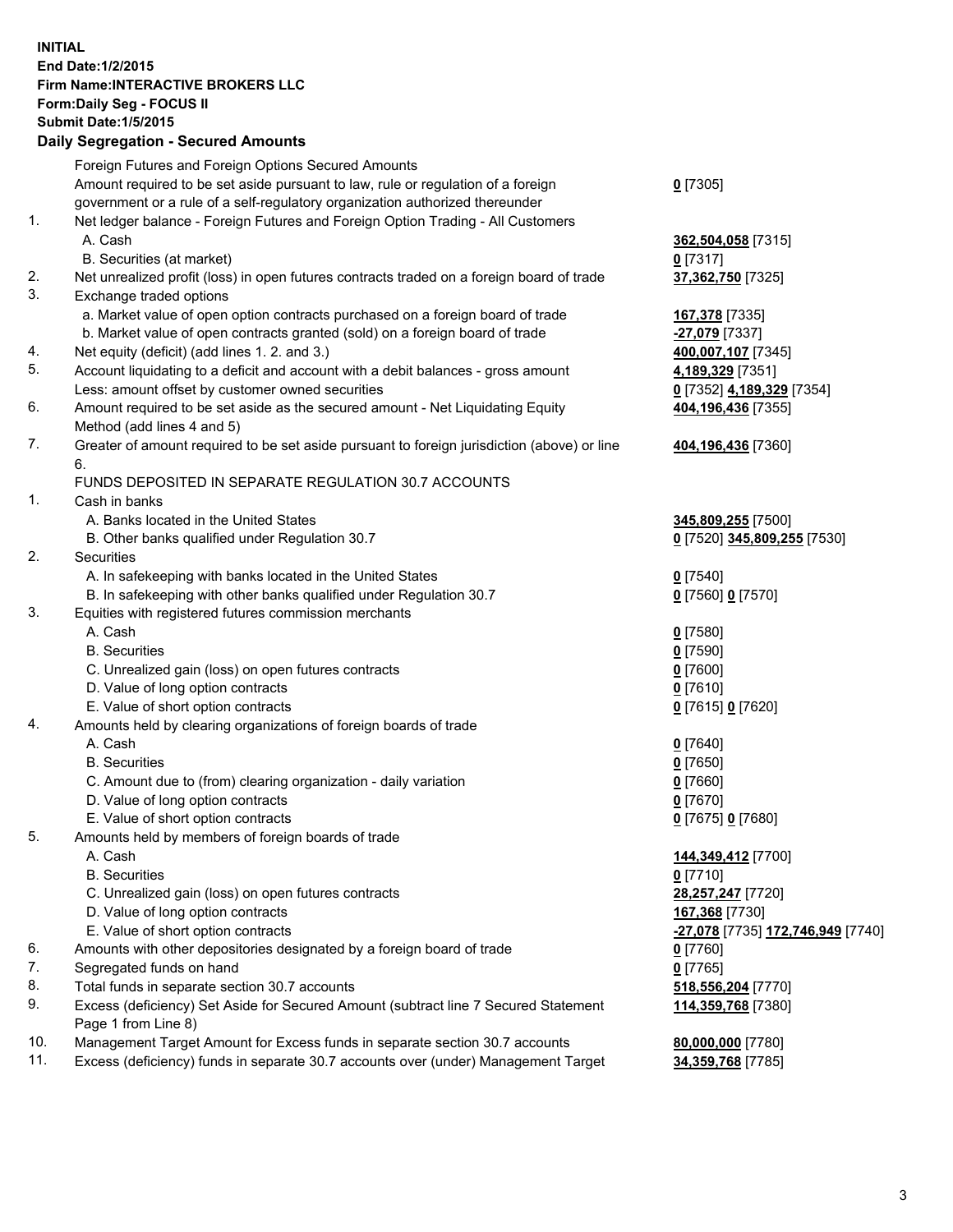**INITIAL End Date:1/2/2015 Firm Name:INTERACTIVE BROKERS LLC Form:Daily Seg - FOCUS II Submit Date:1/5/2015 Daily Segregation - Segregation Statement** SEGREGATION REQUIREMENTS(Section 4d(2) of the CEAct) 1. Net ledger balance A. Cash **2,316,273,843** [7010] B. Securities (at market) **0** [7020] 2. Net unrealized profit (loss) in open futures contracts traded on a contract market **26,328,628** [7030] 3. Exchange traded options A. Add market value of open option contracts purchased on a contract market **134,365,063** [7032] B. Deduct market value of open option contracts granted (sold) on a contract market **-204,289,581** [7033] 4. Net equity (deficit) (add lines 1, 2 and 3) **2,272,677,953** [7040] 5. Accounts liquidating to a deficit and accounts with debit balances - gross amount **5,898,983** [7045] Less: amount offset by customer securities **0** [7047] **5,898,983** [7050] 6. Amount required to be segregated (add lines 4 and 5) **2,278,576,936** [7060] FUNDS IN SEGREGATED ACCOUNTS 7. Deposited in segregated funds bank accounts A. Cash **381,522,183** [7070] B. Securities representing investments of customers' funds (at market) **1,135,722,984** [7080] C. Securities held for particular customers or option customers in lieu of cash (at market) **0** [7090] 8. Margins on deposit with derivatives clearing organizations of contract markets A. Cash **12,501,230** [7100] B. Securities representing investments of customers' funds (at market) **90,894,197** [7110] C. Securities held for particular customers or option customers in lieu of cash (at market) **0** [7120] 9. Net settlement from (to) derivatives clearing organizations of contract markets **-7,896** [7130] 10. Exchange traded options A. Value of open long option contracts **1,121,628** [7132] B. Value of open short option contracts **-12,715,824** [7133] 11. Net equities with other FCMs A. Net liquidating equity **-22,362,738** [7140] B. Securities representing investments of customers' funds (at market) **914,990,393** [7160] C. Securities held for particular customers or option customers in lieu of cash (at market) **0** [7170] 12. Segregated funds on hand **0** [7150] 13. Total amount in segregation (add lines 7 through 12) **2,501,666,157** [7180] 14. Excess (deficiency) funds in segregation (subtract line 6 from line 13) **223,089,221** [7190] 15. Management Target Amount for Excess funds in segregation **155,000,000** [7194] **68,089,221** [7198]

16. Excess (deficiency) funds in segregation over (under) Management Target Amount Excess

4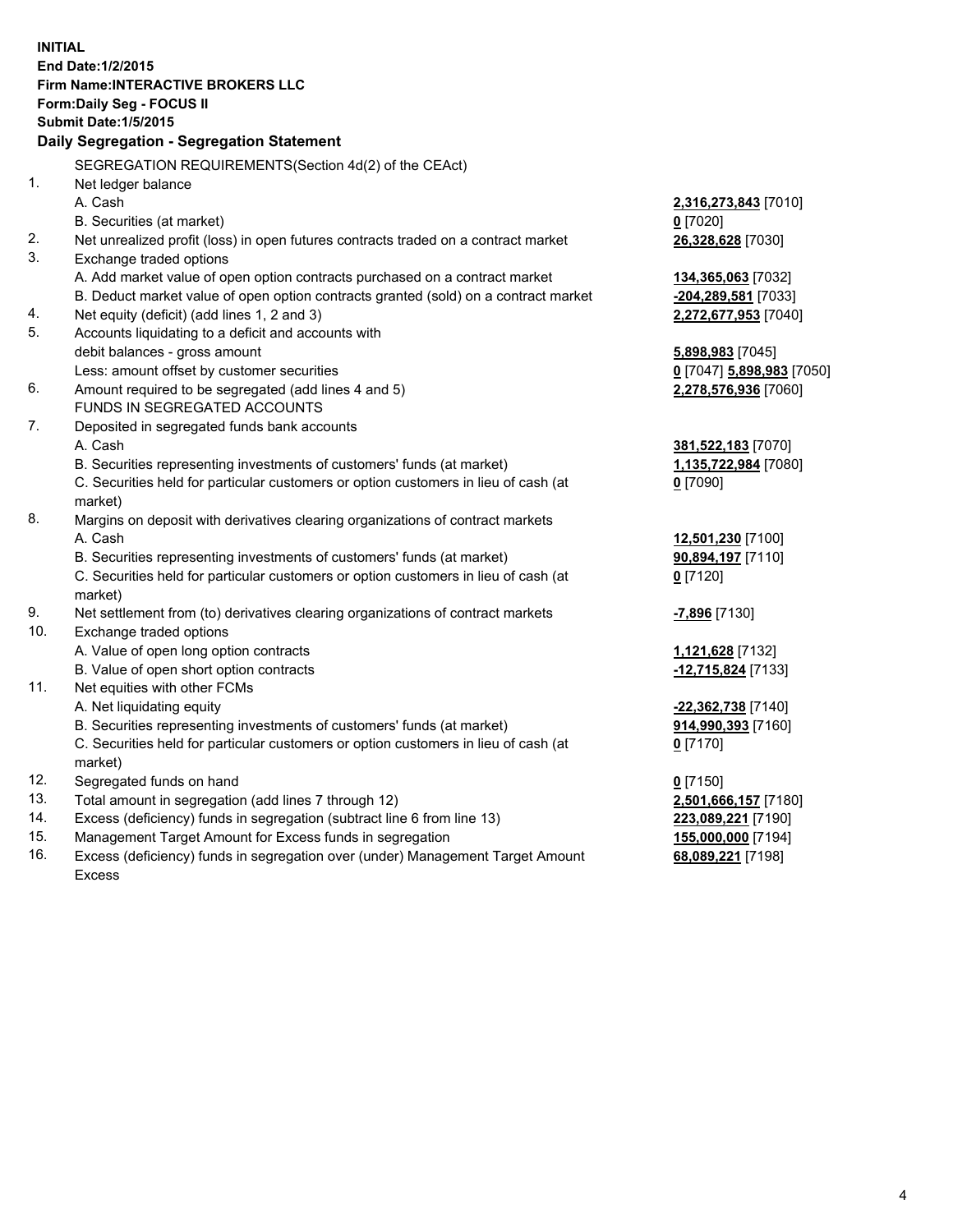## **INITIAL End Date:1/2/2015 Firm Name:INTERACTIVE BROKERS LLC Form:Daily Seg - FOCUS II Submit Date:1/5/2015 Daily Segregation - Supplemental**

| $\blacksquare$ | Total gross margin deficiencies - Segregated Funds Origin                              | 308,388 [9100] |
|----------------|----------------------------------------------------------------------------------------|----------------|
| $\sim$         | Total gross margin deficiencies - Secured Funds Origin                                 | 113,024 [9101] |
| $\blacksquare$ | Total gross margin deficiencies - Cleared Swaps Customer Collateral Funds Origin       | $0$ [9102]     |
| $\blacksquare$ | Total gross margin deficiencies - Noncustomer and Proprietary Accounts Origin          | $0$ [9103]     |
| $\blacksquare$ | Total number of accounts contributing to total gross margin deficiencies - Segregated  | 12 [9104]      |
|                | Funds Origin                                                                           |                |
| $\blacksquare$ | Total number of accounts contributing to total gross margin deficiencies - Secured     | 5[9105]        |
|                | Funds Origin                                                                           |                |
| $\blacksquare$ | Total number of accounts contributing to the total gross margin deficiencies - Cleared | 0 [9106]       |
|                | Swaps Customer Collateral Funds Origin                                                 |                |
| $\blacksquare$ | Total number of accounts contributing to the total gross margin deficiencies -         | $0$ [9107]     |
|                | Noncustomer and Proprietary Accounts Origin                                            |                |
| ۰              | Upload a copy of the firm's daily margin report the FCM uses to issue margin calls     |                |
|                | which corresponds with the reporting date.                                             |                |

01.02.2015 Commodity Margin Deficiency Report.xls